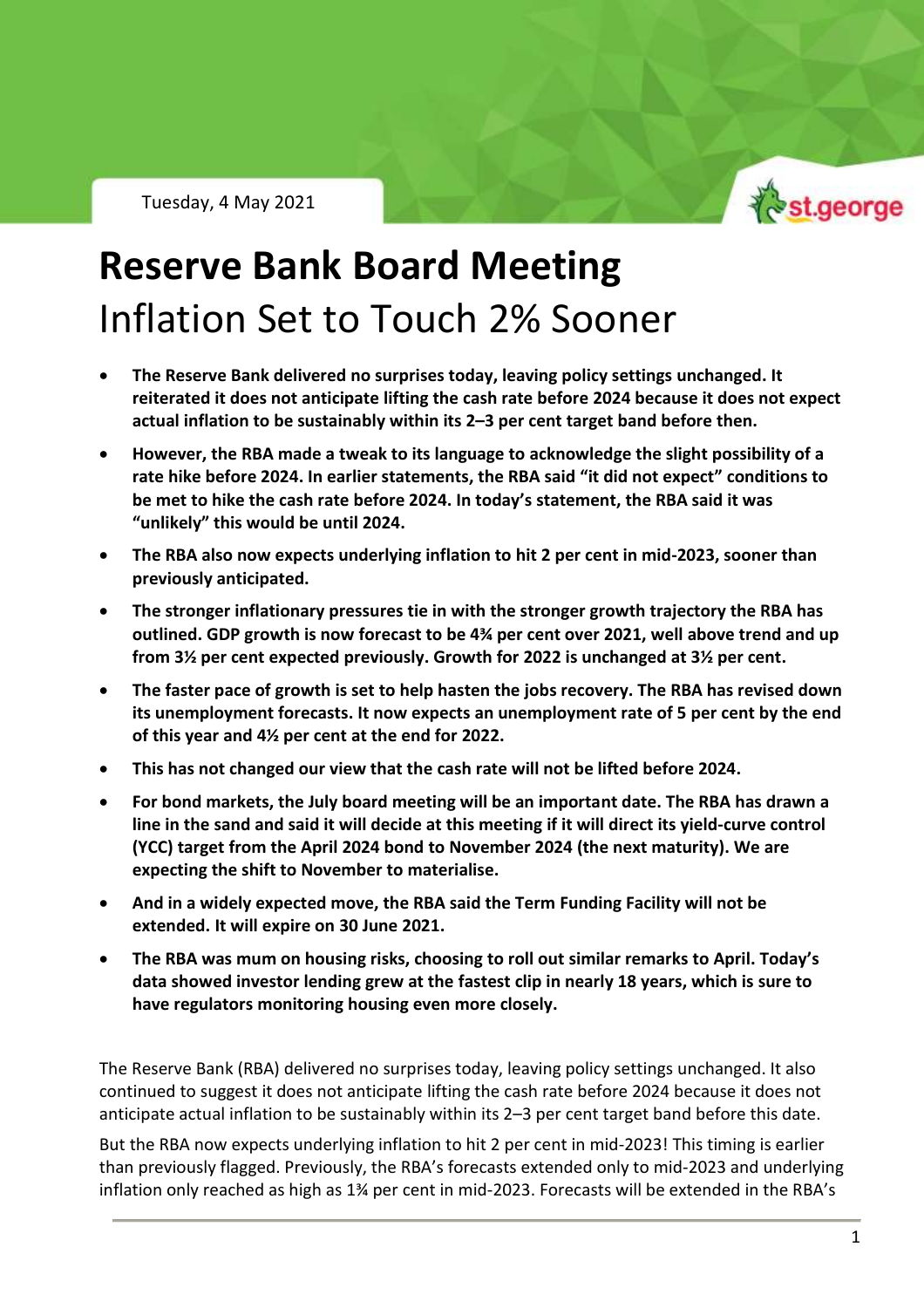Statement on Monetary Policy slated for release this Friday.

The RBA has stressed it will not raise the cash rate until actual inflation is sustainably in the RBA's inflation target band of 2–3 per cent. For inflation to be sustainably in the band, it needs to be there for a time and for this to occur, the jobs market will need to be tight enough to produce the sort of wages pressures that can put inflation where the RBA wants it to be.

Whilst it is several years away, we economists are preoccupied with when the RBA might start raising the cash rate from the current record low of 0.10 per cent. This new, revised inflation forecast for mid 2023 throws up the possibility that a rate hike might occur sooner than previously expected.

Indeed, the RBA made a tweak to its language to acknowledge the slight possibility of a rate hike before 2024. In the past the RBA had said it 'did not expect' conditions to be met to hike the cash rate until 2024 at the earliest because it does not anticipate actual inflation to be sustainably within its 2–3% target band before this date. The statement today said it was 'unlikely' this would be until 2024. This has not changed our view that the cash rate will not be lifted before 2024.

The stronger inflationary pressures tie in with the stronger economic recovery trajectory the RBA has outlined. GDP growth is now expected to be 4¾ per cent over 2021, well above trend and upgraded from 3½ per cent previously. Growth for 2022 is unchanged at 3½ per cent.

The faster pace of growth is set to help hasten a faster jobs recovery. The recovery in jobs has also been stronger than what policymakers anticipated throughout this pandemic; the latest data showed a drop in the unemployment rate to 5.6% in March. Accordingly, the RBA has revised down its unemployment forecasts. It now expects an unemployment rate of 5 per cent by the end of this year, which is down from the previous estimate of 6 per cent. At the end of 2022, the RBA has an unemployment rate slated at 4½ per cent, down from 5½ per cent previously. The RBA has stated it expects the unemployment rate will need to be in the 'high 3s or low 4s' to generate enough wage growth to sustainably lift inflation into the target band.

One of the fresh bits of information in today's RBA board statement was particularly important for bond market. The RBA has drawn a line in the sand and said it will decide at this meeting if it will direct its yield-curve control (YCC) program from the April 2024 bond to November 2024 (the next maturity). The YCC program designed to keep the three-year government bond yield at around 0.10%. Our view for some time has been that the RBA will shift to the November 2024 bond and the RBA noting that it will make the decision in July seems to suggest a shift will occur. Why? Well, the RBA did not take the opportunity today to water down such a shift instead choosing to highlight that a decision is coming.

Another new piece of information was that the Term Funding Facility (TFF) would not be extended beyond its expiry on 30 June 2021. This facility has provided cheap cost of funding to authorised deposit institutions. The expiry of this facility may lead to a modest lift in three-year swap yields.

Two areas that were eyed for fresh remarks from the RBA board were around housing and the currency. But the RBA rolled out similar remarks to April's statement. On housing, the RBA repeated that it will be monitoring trends in housing borrowing carefully and it is important that lending standards are maintained. The RBA made no mention of the pick up coming through now in investor lending. Indeed, investor lending rose 12.7% in March – the fastest monthly clip in nearly 18 years! We do not rule out the possibility of a tightening in macroprudential policy next year to take some heat out of the market. On the Aussie dollar, the RBA reran the remark that it "remains in the upper end of the range of recent years".

All eyes now turn to the Federal Budget next week. We expect a deficit of \$155 billion, which is better than the government's estimate of nearly \$198 billion in December 2020. A stronger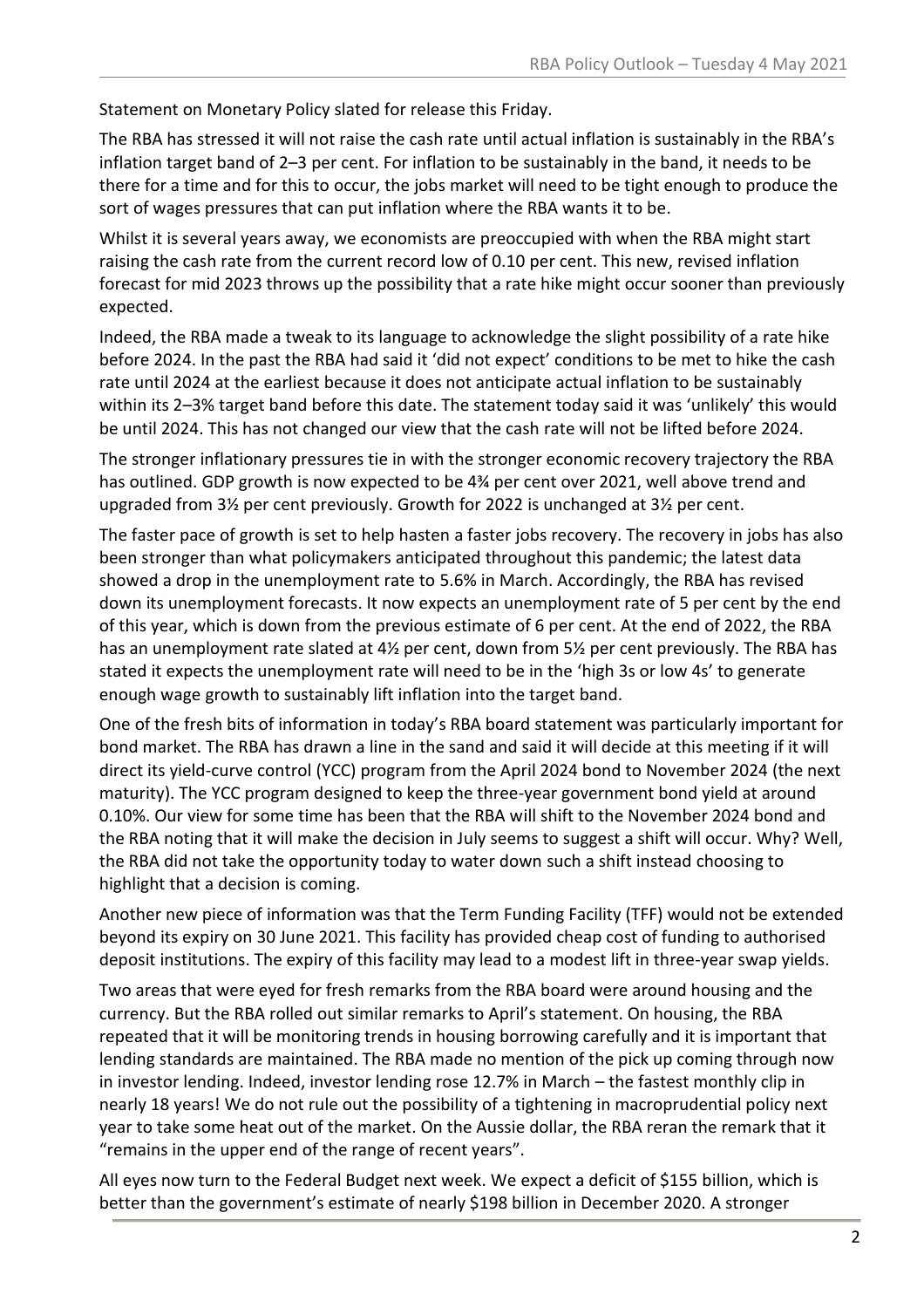economic recovery has helped underpin an improvement in the bottom line. This firmer economic recovery includes a faster rebound in jobs growth and resilience in spending by households. As a result, the government has received more tax revenue and spent less on income support payments than expected. Soaring iron ore prices and prices for other exports have also helped drive an improvement in the bottom line.

In 2021/22, we anticipate the deficit will narrow to \$84bn. But large deficits are still likely to be a feature over the next few years.

Job creation will likely remain a priority in next week's Federal Budget. There will be patience around budget repair. The name of the game needs to be around ensuring the current recovery is sustained and the best way to do this is for the government to keep its foot on the accelerator.

> **Besa Deda, Chief Economist** Ph: 02-8254-3251